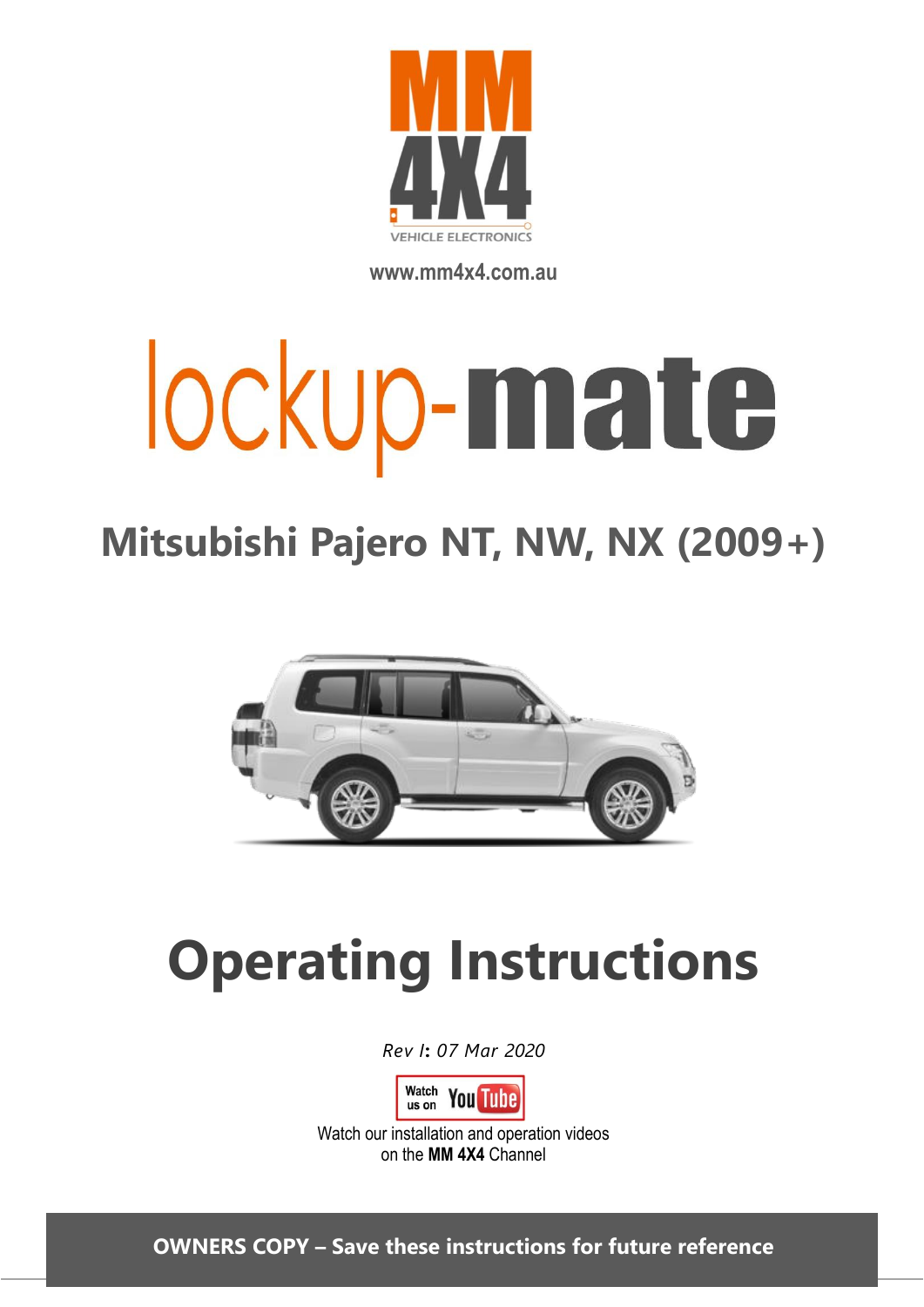Thanks for purchasing **lockup-mate**; a fantastic product to protect the transmission from over-heating, and to improve fuel economy.

PLEASE REFER TO IMPORTANT INFORMATION SECTION FOR A SAFETY WARNING

### **lockup-mate Features**

| <b>FEATURES</b>                                                                                                                                   | <b>BENEFIT</b>                                                                                                                                     |  |
|---------------------------------------------------------------------------------------------------------------------------------------------------|----------------------------------------------------------------------------------------------------------------------------------------------------|--|
| <b>General Benefits of lockup-mate</b>                                                                                                            |                                                                                                                                                    |  |
| Significantly reduces automatic<br>transmission heat build-up                                                                                     | Prolong the life of the transmission oil<br>and help avoid over-heating related<br>transmission failures                                           |  |
| Improved fuel economy                                                                                                                             | The unit will pay for itself in the long run                                                                                                       |  |
| Micro-processor controlled                                                                                                                        | Provides advanced lockup control and<br>features                                                                                                   |  |
| Fully automatic operation                                                                                                                         | Easy to use                                                                                                                                        |  |
| Doesn't change the factory ECU<br>software                                                                                                        | No re-mapping of the transmission ECU<br>required                                                                                                  |  |
| Simpler installation with<br>comprehensive installation<br>instructions                                                                           | DIY saves money, or reduces cost if<br>installed by an auto-electrician.                                                                           |  |
| <b>lockup-mate Operation</b>                                                                                                                      |                                                                                                                                                    |  |
| Fully automatic lock/unlock control of<br>the Torque Converter lockup clutch                                                                      | Simple operation for the driver.                                                                                                                   |  |
| Lockup controller uses Speed, RPM,<br>Throttle Pedal position, 4WD mode,<br>transmission mode (SPORT or DRIVE)<br>and current gear                | Complex logic to ensure the TCC is<br>locked up whenever possible.                                                                                 |  |
| Vehicle status is obtained from the<br>vehicle's internal vehicle digital<br>network (CANBus), via connection to<br>the car's existing OBD2 port. | Precise and reliable information<br>Simpler installation $-$ no cutting of wires<br>to obtain vehicle information.<br>Immunity to electrical noise |  |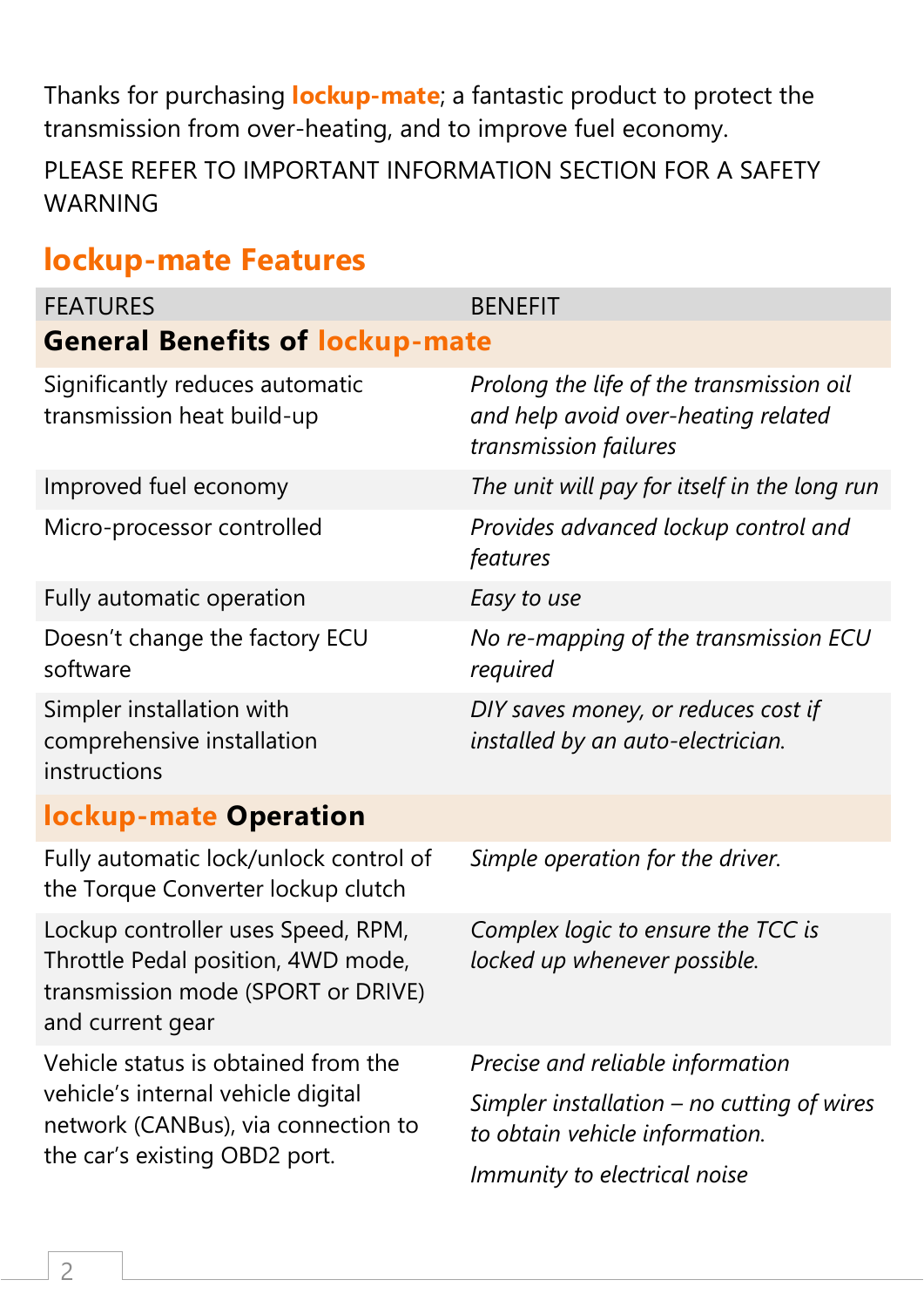| <b>FEATURES</b>                                                                                                       | <b>BENEFIT</b>                                                                                                                                                                                                      |
|-----------------------------------------------------------------------------------------------------------------------|---------------------------------------------------------------------------------------------------------------------------------------------------------------------------------------------------------------------|
| Still use your favourite OBD2<br>devices as it won't interfere with<br>them                                           | Doesn't use OBD2 messages and<br>passively listens to the CANBus, so it's<br>compatible with your existing Scan-<br>gauge, GPS HUD etc                                                                              |
| Works when transmission is in<br>either SPORT or DRIVE mode                                                           | Optimum heat saving results are<br>obtained in SPORT mode - You shift<br>gears to maximise lockup time.<br>Keeping the blue light on helps keep<br>the transmission cool!                                           |
| SPORT mode uses a hybrid<br>SPORT/DRIVE mode to avoids the<br>1 <sup>st</sup> gear quirks                             | When under 30kph, the transmission<br>is placed into DRIVE to avoid the 1st<br>gear quirks caused when using any<br>lockup kit.<br><b>REFER TO SAFETY WARNING in the</b><br><b>IMPORTANT INFORMATION section of</b> |
|                                                                                                                       | this manual                                                                                                                                                                                                         |
| Can be enabled or disabled using<br>the switch                                                                        | Can be switched off if desired                                                                                                                                                                                      |
| Small custom switch/LED                                                                                               | Discrete and simple installation                                                                                                                                                                                    |
| LED indication of the lockup status                                                                                   | Driver knows then the TCC is locked                                                                                                                                                                                 |
| Updates user's settings using<br>existing Instrument Cluster and<br>Cruise Control switches as the user<br>interface. | No need for an extra display or to<br>access the <b>lockup-mate</b> controller to<br>adjust the settings.                                                                                                           |
| Automatically adjusts for 4WD low-<br>range use                                                                       | Simple use                                                                                                                                                                                                          |
| LED is visible in sunlight, and<br>automatically dims for night use<br>(headlights are on)                            | Avoids a glaring LED at night                                                                                                                                                                                       |
| Headlight dimming can be<br>overridden by the driver.                                                                 | LED will be visible during the daytime<br>when driving with the headlights on                                                                                                                                       |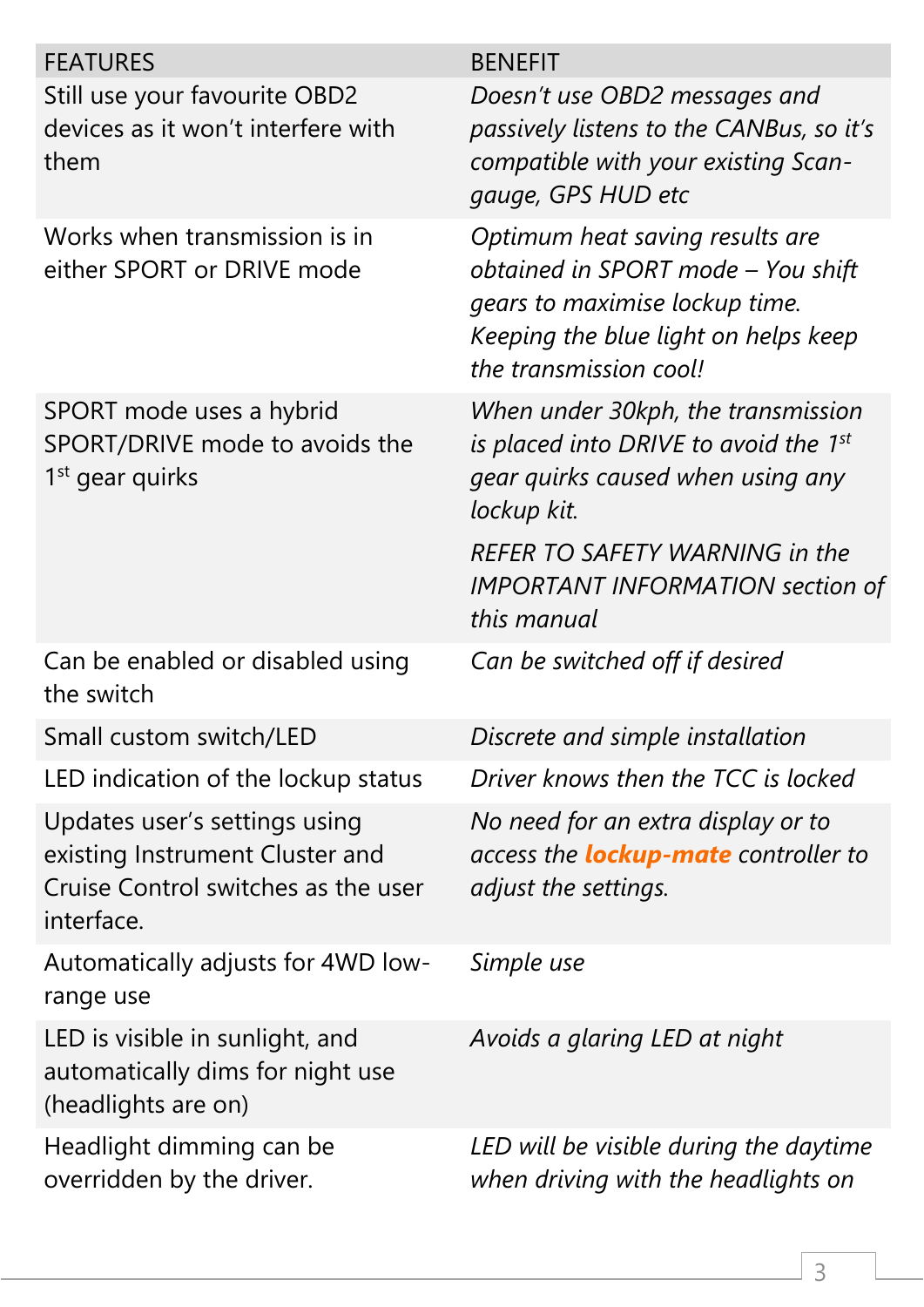| <b>FEATURES</b>                                                                                                           | <b>BENEFIT</b>                                                    |
|---------------------------------------------------------------------------------------------------------------------------|-------------------------------------------------------------------|
| Compatible with vehicle                                                                                                   | <b>Lockup-mate</b> has adjustable                                 |
| modifications (eg, pedal re-<br>mapping devices, re-tuned engines.                                                        | sensitivity to tune it to your own car's<br>setup.                |
| LED flashes if the TCC is unlocked                                                                                        | Informs the driver to change to a                                 |
| (When in SPORT mode in 3rd gear<br>an above)                                                                              | lower gear to enable lockup to occur                              |
| <b>Installation Features</b>                                                                                              |                                                                   |
| User initiated self diagnostic mode,<br>displaying results on the<br>instrument cluster.                                  | Confirms correct installation and<br>assists with fault finding   |
| Detailed installation instructions                                                                                        | Easy to follow, DIY installation saving<br>you money              |
| <b>Automatic VIN check</b>                                                                                                | Self disables if installed into an<br>unsupported vehicle         |
| Compact design                                                                                                            | Simpler installation                                              |
| Installed in 1-2 hours                                                                                                    | Minimum removal of trim                                           |
| <b>User Configurable</b>                                                                                                  |                                                                   |
| 1. Adjustable sensitivity                                                                                                 | Fine tune when the TCC lockup engages                             |
| 2. Gear at which lockup commences                                                                                         | Select $1^{st}$ , $2^{nd}$ , $3^{rd}$ etc. (default is $2^{nd}$ ) |
| 3. LED brightness                                                                                                         | Adjustable to your preference, for both<br>day and night.         |
| 4. Startup state (on or off)                                                                                              | Remembers the switch setting                                      |
| Reset to factory defaults                                                                                                 | Restore settings to the original                                  |
| Stores user settings in micro-<br>processor's non-volatile memory                                                         | Remembers all setting when power is<br>removed                    |
| Enters user configuration mode only<br>when vehicle engine is off                                                         | Safety feature                                                    |
| Updates user's settings using existing<br><b>Instrument Cluster and Cruise Control</b><br>switches as the user interface. |                                                                   |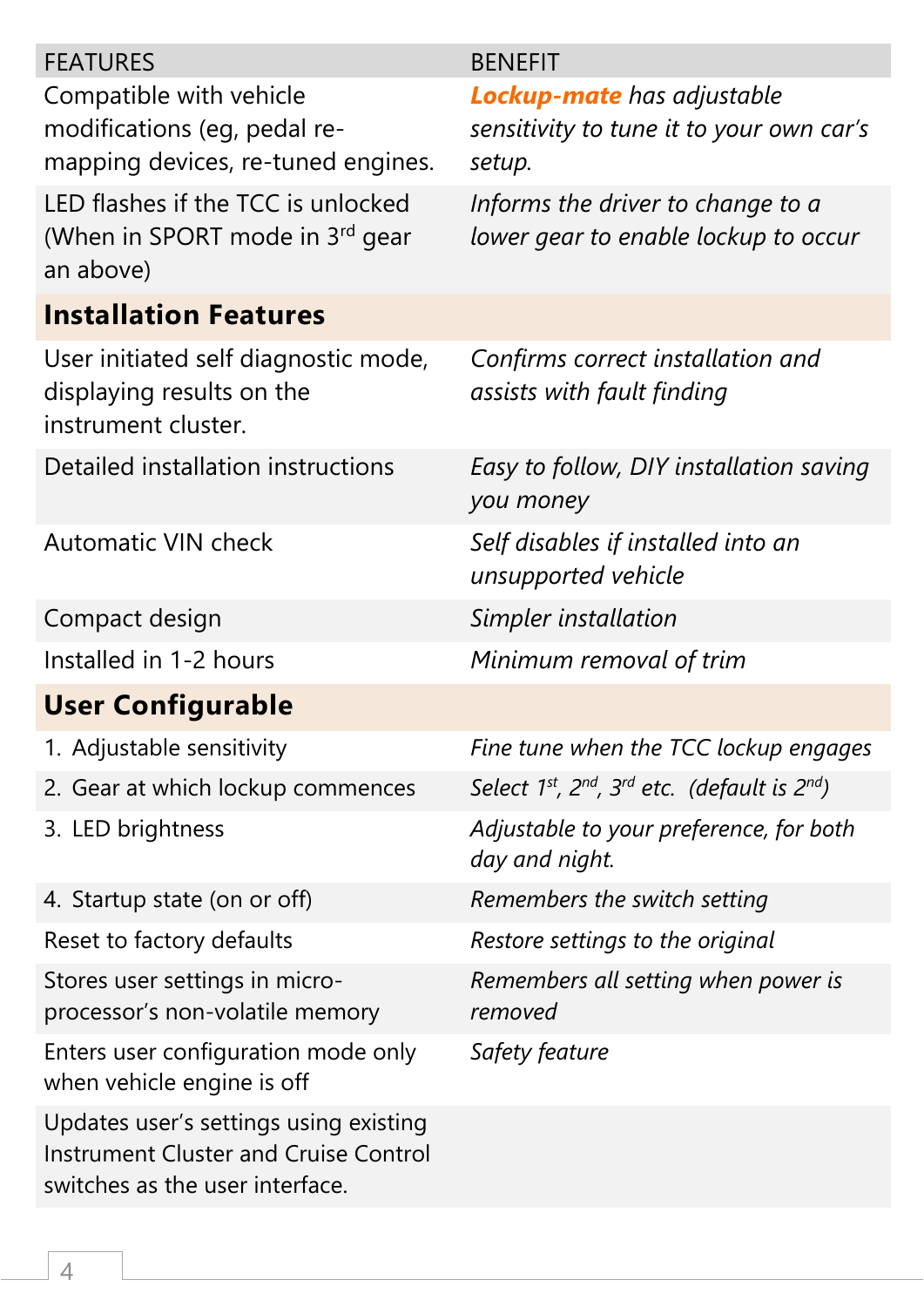### FEATURES BENEFIT **Other Benefits**

Expandable with new MM 4X4 products. CANBus connection can be daisy chained off the first the MM 4X4 product that is connected to the OBD2 port to future MM 4X4 products.

Adaptable for specialised vehicles such as with transfer case reduction gears or non-standard diff ratio

Electrical control of the TCC clutch is the same as the factory ECU

Free software upgrades *Unit will need to be returned to MM 4X4 for SW updates*

> *Simpler installation and avoids additional bulky OBD2 cables*

*Via special order. Contact us for advice.*

*Mimics the factory control for confidence, and smoother TCC engagement*

- ✓ Technical support
- ✓ Made in Australia
- ✓ 12 month warranty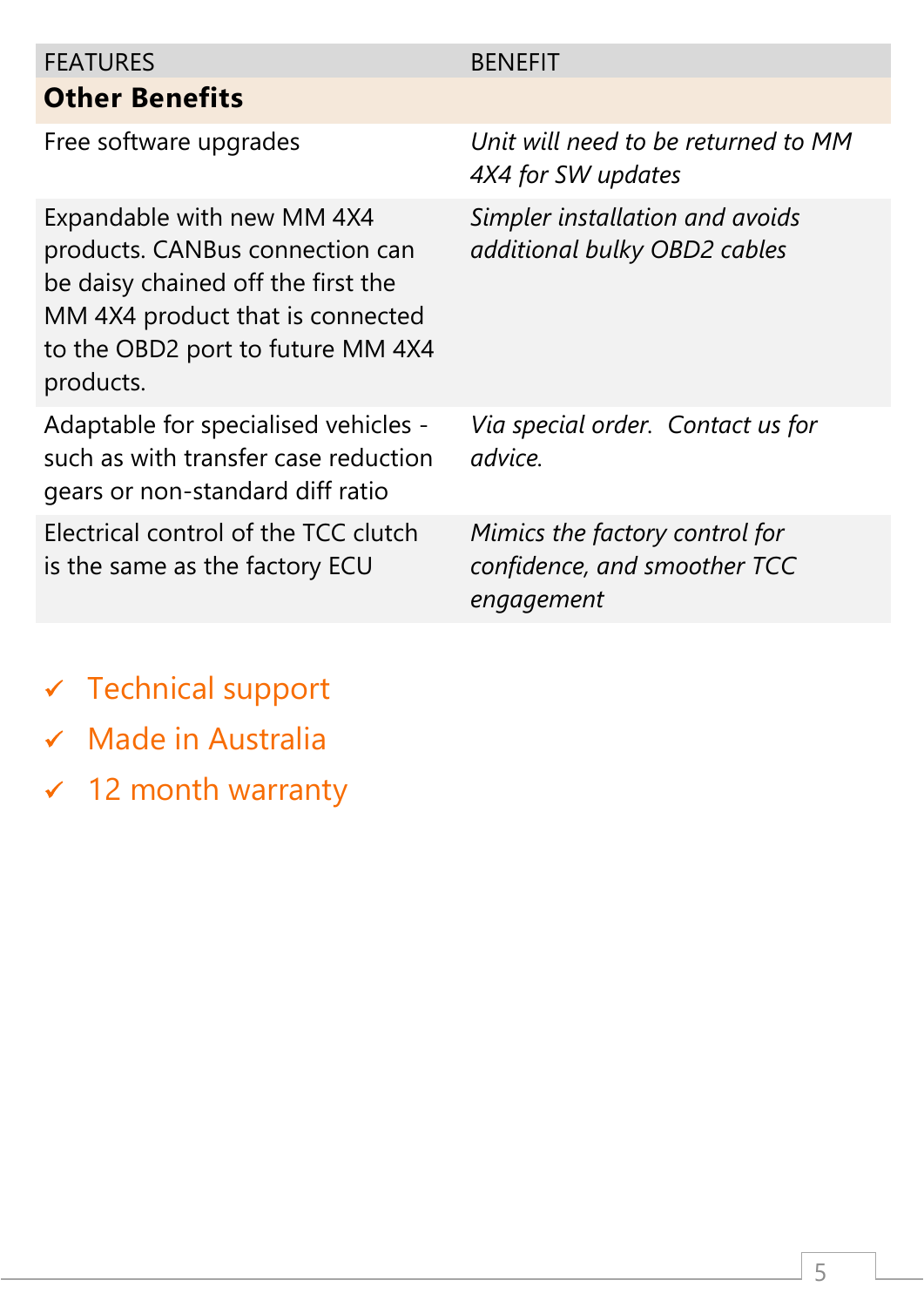# **Adjusting lockup-mate to suit your vehicle or driving preferences**

**lockup-mate** allows the driver to adjust the following parameters:

- **1.** Lockup sensitivity, ie how much engine load is applied (and also considering speed) be`fore **lockup-mate** will release the torque converter clutch**.**
- **2.** The minimum gear that lockup override will occur. Default is 2<sup>nd</sup> gear, i.e. it will lockup in 2<sup>nd</sup>, 3<sup>rd</sup>, 4<sup>th</sup> and 5<sup>th</sup> gears
- **3.** LED brightness. The LED brightness is adjustable separately for day and night viewing.
- 1. Switch Ignition ON, ENGINE OFF
- 2. Press and hold ON/OFF button for 5 seconds

(Wait until the instrument cluster displays a number on the speedo)

Blue LED illuminates

To reset to factory defaults, Press and hold COAST/SET instead of ON/OFF button

3. Lockup Sensitivity is displayed

Default is 100.

Allowable range 60-160

Adjust the sensitivity using the cruise control buttons ACC/RES (to increase) or DEC/SET (to reduce).

Engine must not be running.

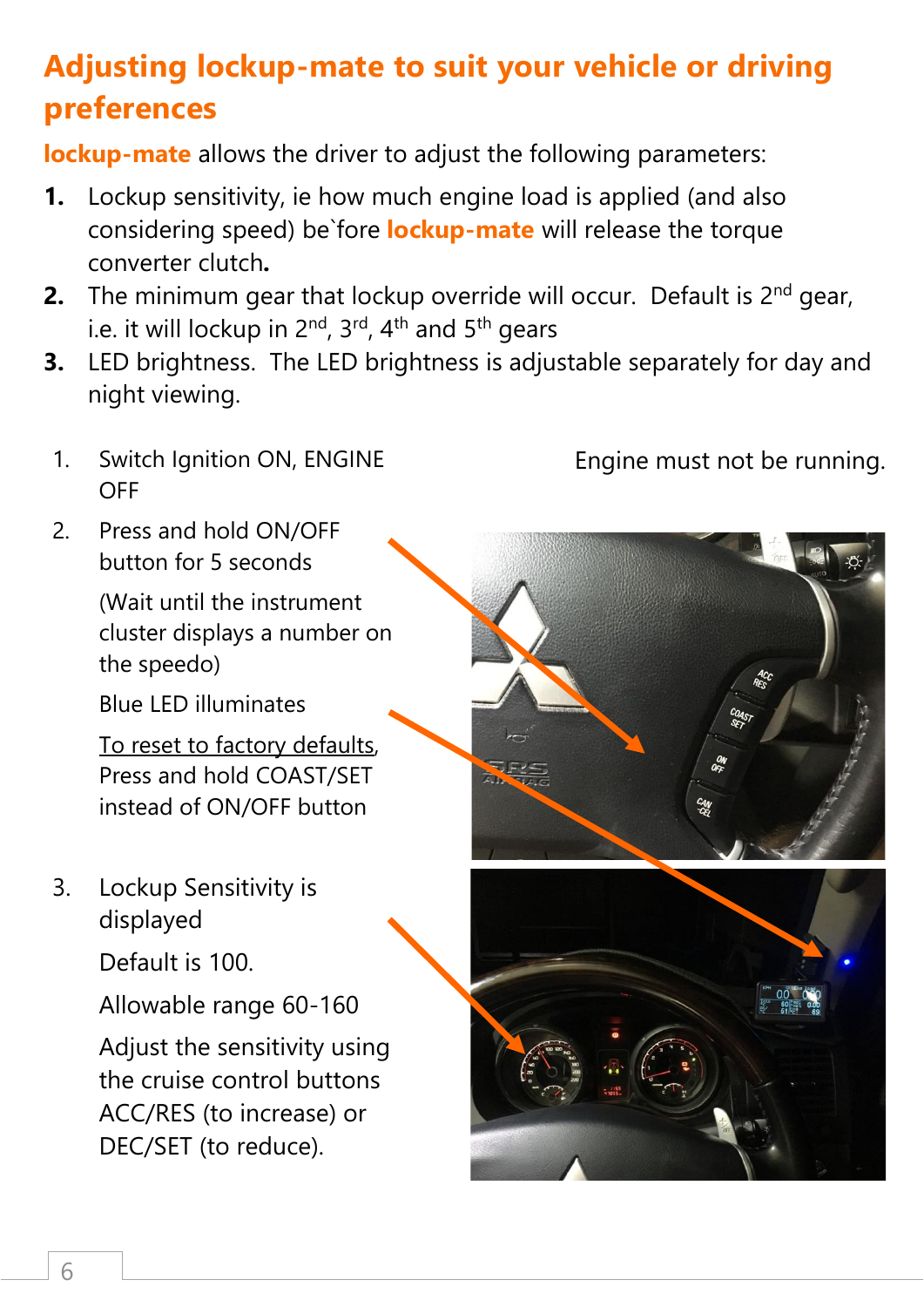A lower value of sensitivity causes **lockup-mate** to hold the TCC locked for longer. A larger value results in the TCC lockup releasing easier.

4. Press ON/OFF (ie, next)

The minium gear is displayed on the Tacho.

Default is 3rd

Valid range is 1 to 5  $(1^{st}$  to  $5^{th})$ .

Use ACC/RES and COAST/SET to adjust.

The transmission does not lockup in 1<sup>st</sup> gear.

Do not use 1<sup>st</sup> unless you have a nomad value body fitted with the  $1<sup>st</sup>$  gear lockup modification, as it has no effect.

**NOTE:** 1<sup>st</sup> can also cause AT ECU errors (CEL) when changing from 1<sup>st</sup> to 2<sup>nd</sup> gear.

### **Avoid adjusting sensitivity too low which results in drivetrain pulsing (shudder)**

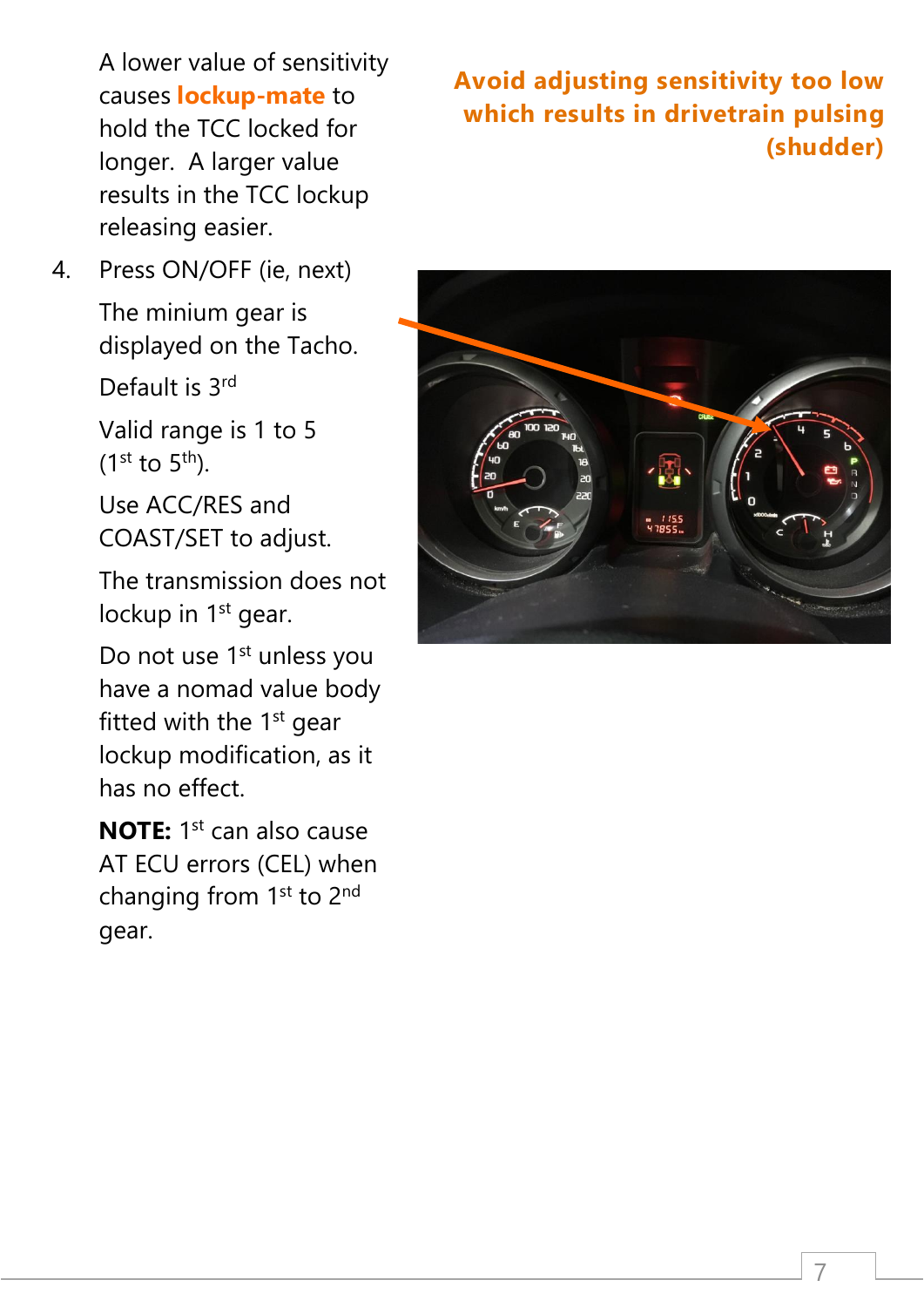5. Press ON/OFF (ie, next)

The LED brightness is displayed, and the LED intensity is adjusted to the current value.

Use ACC/RES and COAST/SET to adjust.

Use the headlights switch to toggle between night-time brightness and daytime brightness.

Night-time brightness is best adjusted when dark.



6. Press ON/OFF

Adjustments are now complete.

The speedo and tacho will go full deflection and return to zero.

The values are written into non-volatile memory as they are entered.

At any time, CANCEL can be pressed to exit user settings mode.





NOTE: User settings cannot be adjusted when driving. The engine must be off.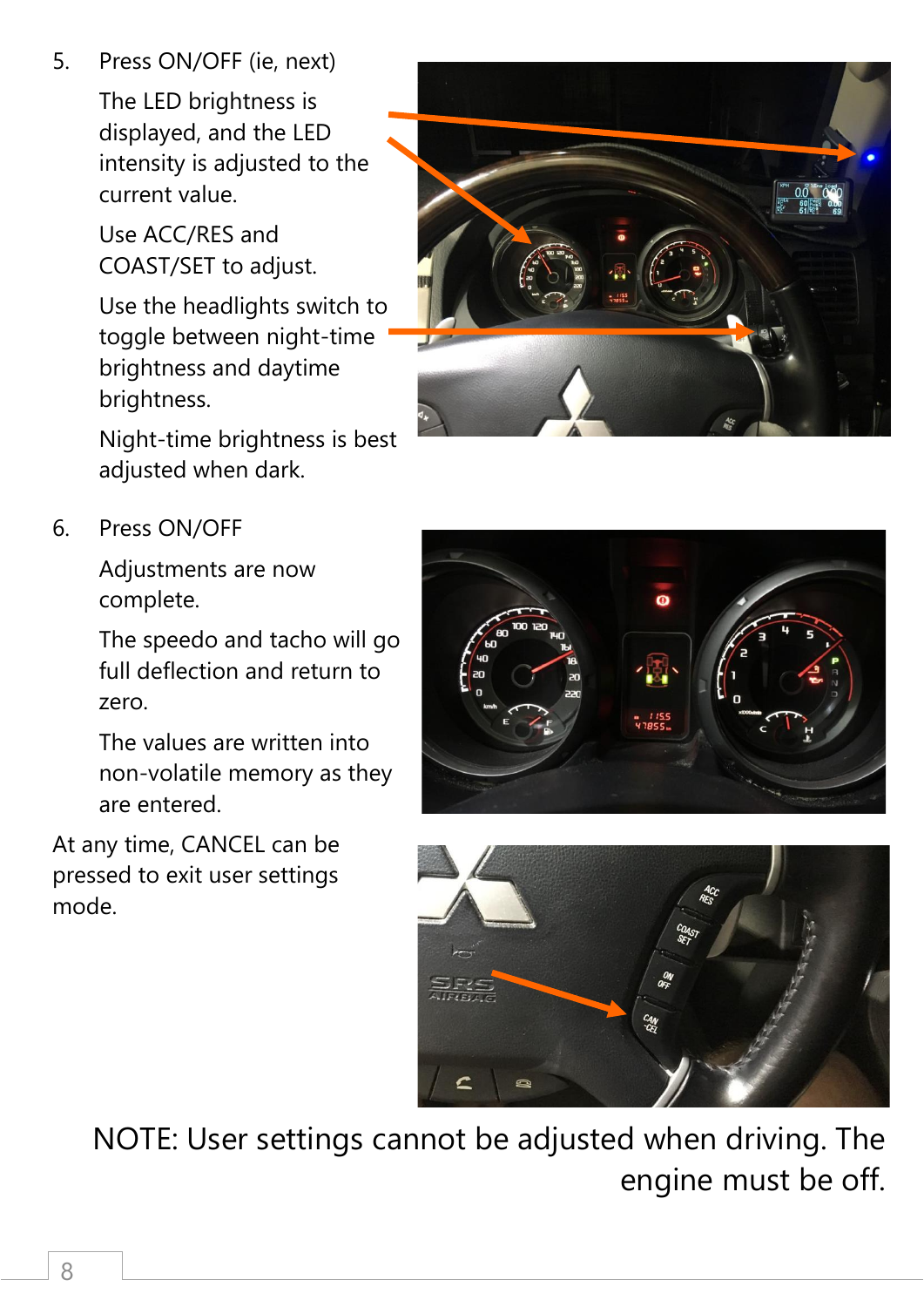# **Operation Whilst Driving**

### **Switching lockup-mate ON and OFF**

Turn **lockup-mate** on and off by using the SWITCH/LED.

The LED can be pushed to activate the momentary switch.

Between engine starts, **lockupmate** remembers the previous switch status.

When switched on, you can hear the relay in the **lockupmate** control module 'click'.

When pressed during driving, a long flash of the LED indicates it is on. A short flash is off.

### **Toggle between daytime and night-time LED brightness**

When driving with your headlights on in the day-time, you can override the 'night mode' LED intensity (which is too dim).

Night-time LED intensity operation is linked to the headlights.

Press and hold CANCEL for 3 seconds. The LED will momentarily illuminate with the LED intensity.





**lockup-mate now stores the headlight override choice in non-volatile memory, so the setting is remembered between engine starts.**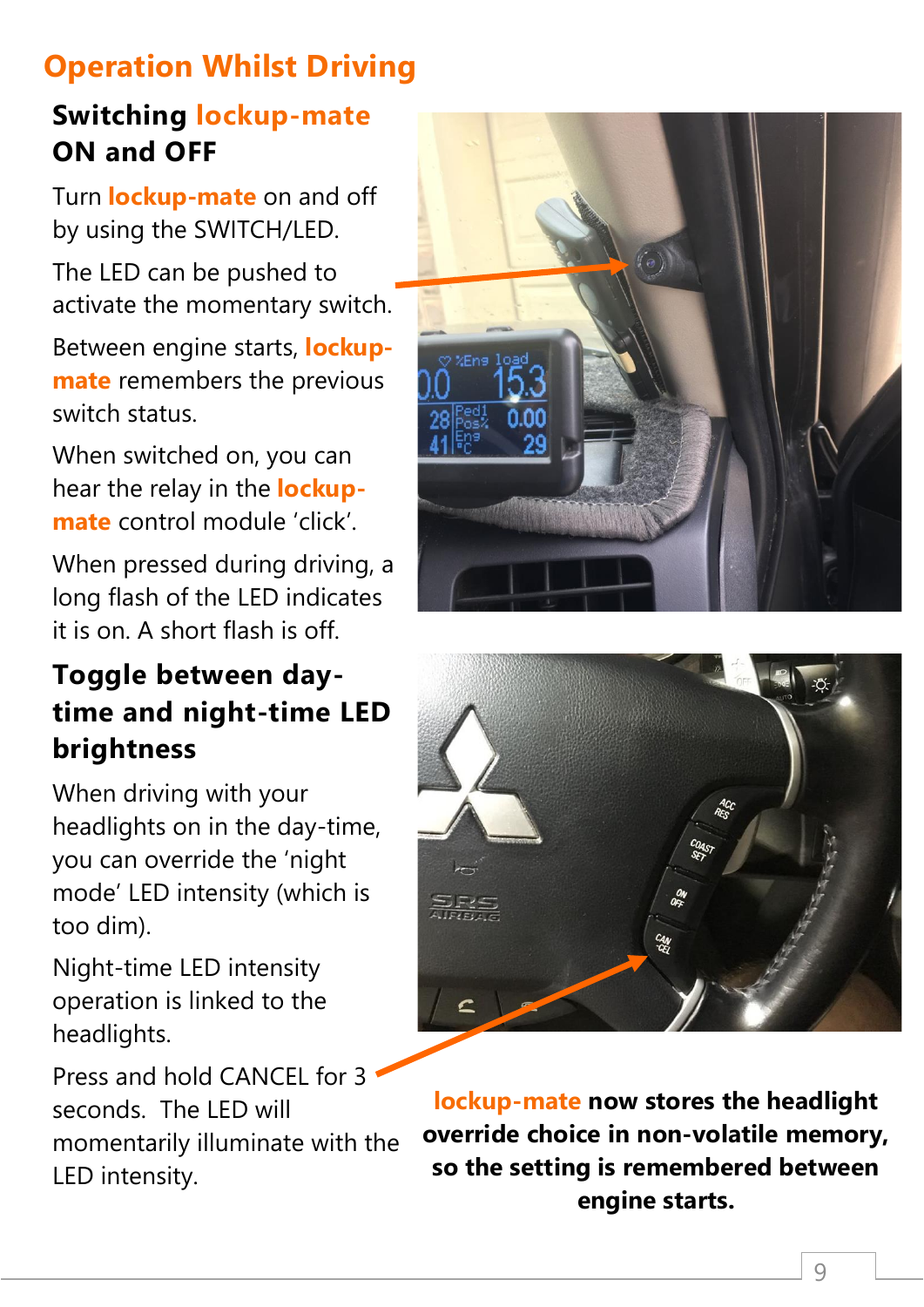### **Accelerator Pedal Mode**

### **ON (default)**

The position of the pedal is used in the algorithm that determines when **lockup-mate** will activate or release the TCC.

This improves vehicle drivability. For example, if cruising at 60 KPH (gentle pedal) the engine is only at ~1500 RPM. The vehicle is not able accelerate quickly at this RPM, as the engine is not able to generate much power/torque. Pushing the pedal harder (eg, to 50%) will release the TCC (momentarily) so the car's RPM increases and will more quickly accelerate.

NOTE: If the TCC unlocks for a sustained period (eg, climbing a hill) the transmission temperatures will slowly rise. In this circumstance it is better to change down a gear so the TCC locks again.

### **OFF**

When Pedal Mode is OFF, **lockup-mate** activates (locks) the TCC when it can, and there-after keeps it locked regardless of the pedal position. It will only unlock again once the RPM drops below 1200.

So, in the above scenario at 60 KPH, as you push harder on the accelerator pedal the TCC will remain locked, and the car will struggle to accelerate. The driver must change down a gear to 3<sup>rd</sup> to increase RPM so the vehicle has the power to accelerate.

Which mode is used is entirely up to the driver's individual preference.

### **Changing Modes**

To toggle between the Pedal modes, press and hold the LED/switch for >10 seconds.

The LED will respond with:

**5 flashes** – Pedal mode is **ON** (ie, is used) - default in high range – 2H,4H,4HLc

**2 flashes** – Pedal mode is **OFF** (ie, is ignored) NOTE: It is always OFF when in 4LLc

When in 4LLc, experience has shown it's best to ignore the pedal and always use SPORT mode.

### **The unit saves the mode in non-volatile memory**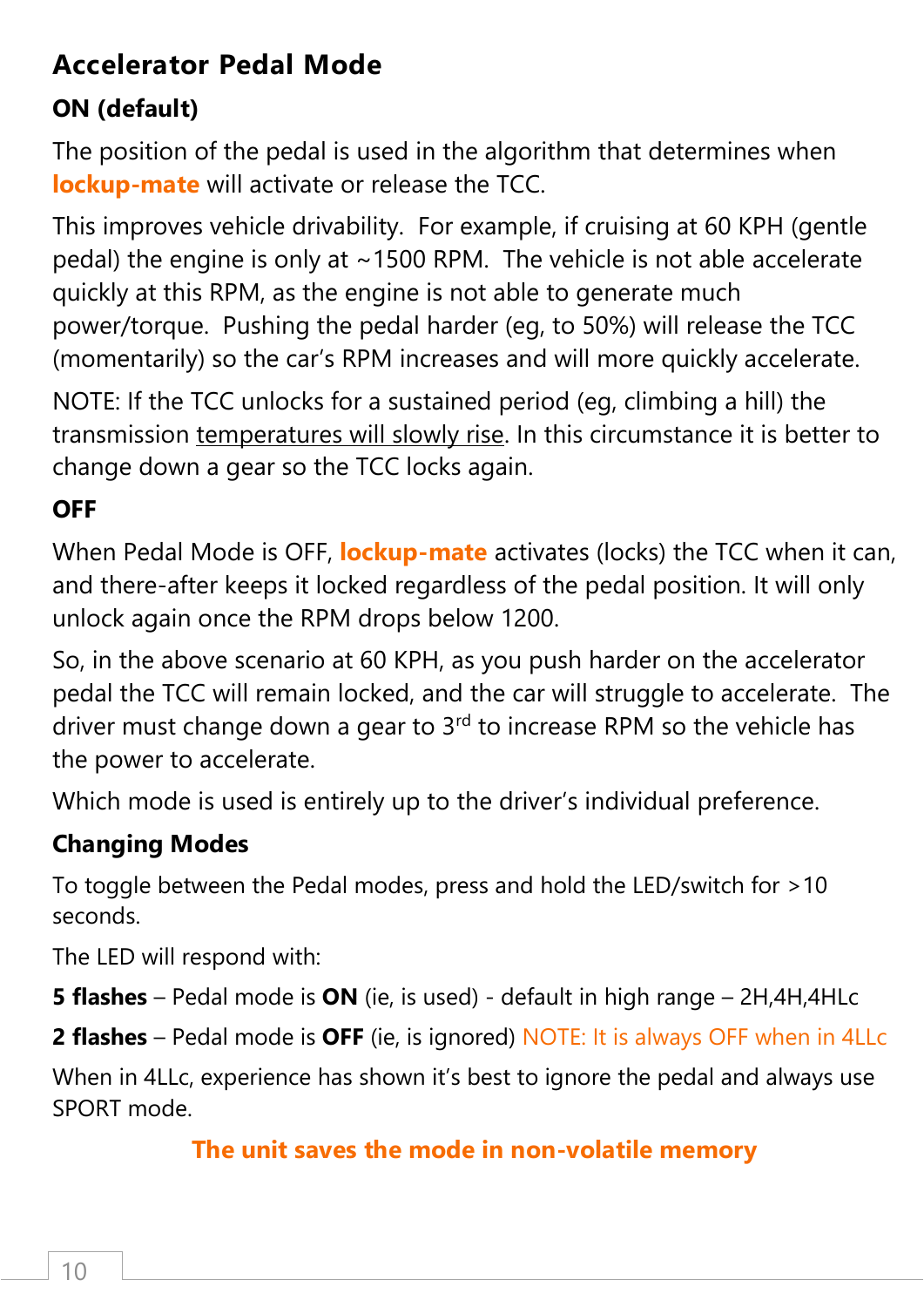### **Avoid 1 st gear quirks feature (SPORT mode and high range 4WD ONLY)**

The **lockup-mate** feature of automatically switching between DRIVE and SPORT to avoid the quirks can be switched off by pressing and holding the LED switch for 3-4 seconds (each press toggles the feature on and off). The LED flashes twice to acknowledge the command.

See IMPORTANT INFORMATION section for more details about the quirks (overleaf).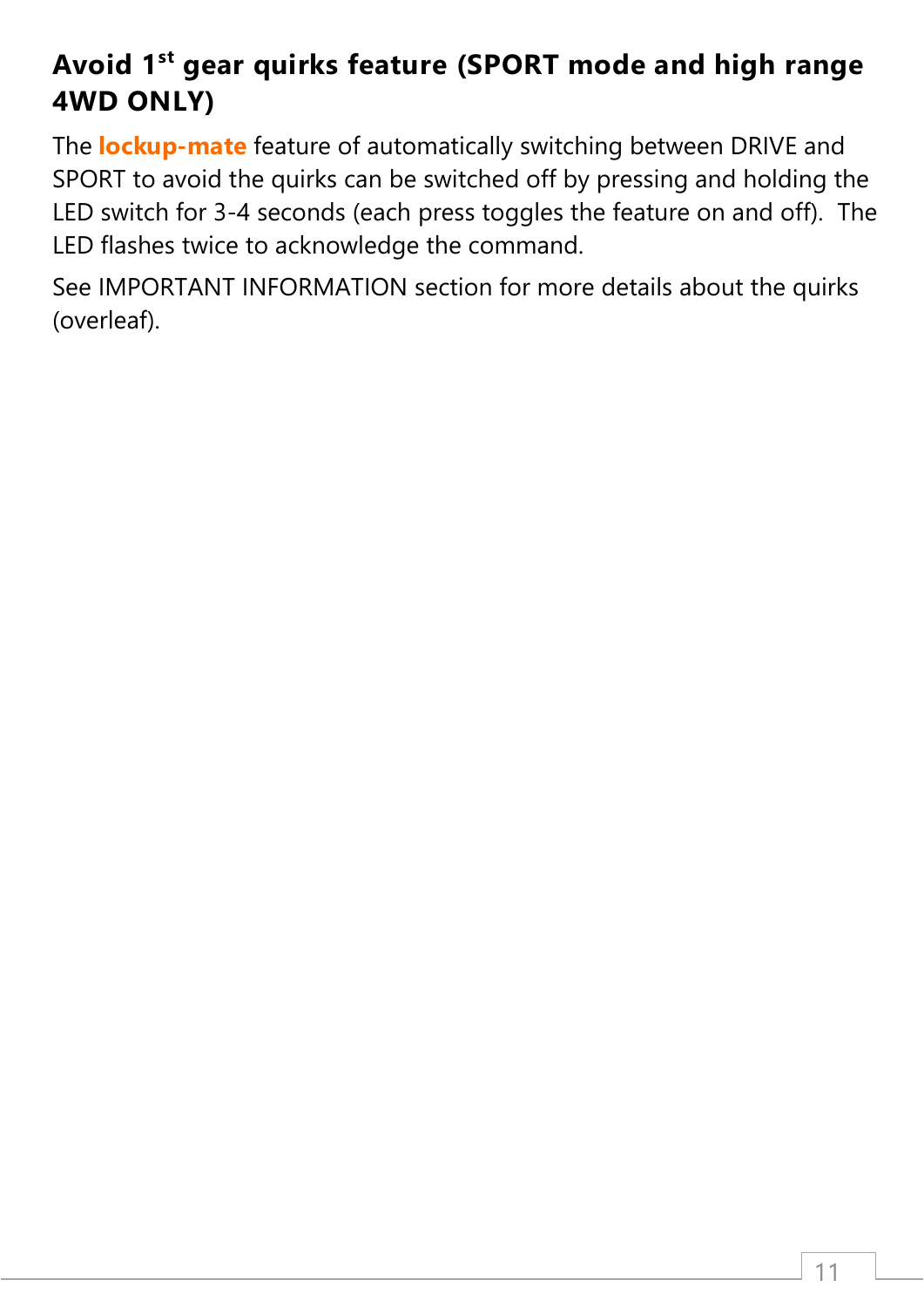# **IMPORTANT INFORMATION**

We have now improved **lockup-mate** to automatically avoid the quirk with the Pajero's transmission, but there are some things you need to know about this feature.

The **lockup-mate** control module now has additional electronics installed and the LED/switch harness modified to include an additional harness with genuine Mitsubishi connectors that connects to the transmission shift assembly.

You can switch this new feature on and off to mask the quirks.

### Understanding the quirks

In SPORT mode, the Pajero NT+ has annoying quirks that sometimes:

- prevents the transmission selecting 2nd gear until above ~3000RPM (30 kph); and
- downshifts into 1st gear too early (30 kph).

The quirk is only generated when in high range, and is like a 'mode' that the transmission enters. The work-around was to simply shift the transmission into DRIVE when below 30 kph, and back to SPORT mode when above 30 kph. **lockup-mate** now does this for you. SPORT mode is now like a hybrid SPORT/DRIVE.

Refer to Safety Feature for Engine Braking.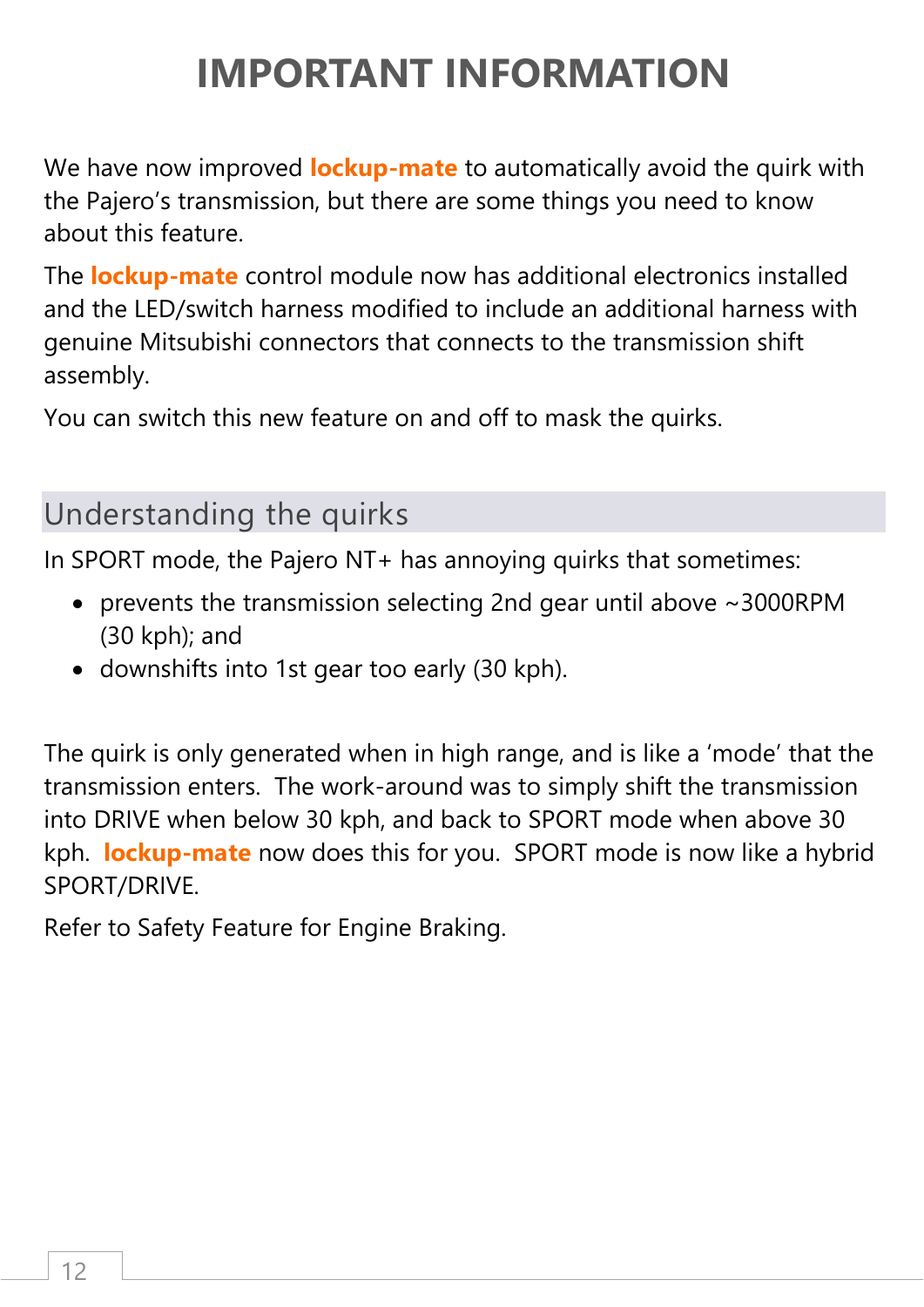### **SAFETY FEATURE – Engine Braking**

**lockup-mate** does not shift into DRIVE at 30 kph when you are in 1<sup>st</sup> or 2<sup>nd</sup> gear (SPORT mode) and are decelerating using engine braking (foot off accelerator pedal). Shifting into DRIVE releases engine braking and has the potential to cause an accident if unexpected.

At 30 kph and below, the transmission may either stay in  $2^{nd}$  gear, or switch to 1<sup>st</sup> gear (ie. quirk is not avoided). Although the quirk is not avoided, unexpected switching into 1<sup>st</sup> gear has the effect of increased engine braking and is safer compared to the alternative of releasing engine braking by switching to DRIVE.

Alternatively, for predictable gear control and to avoid the 1<sup>st</sup> gear quirk, switch off **lockup-mate** using the LED/switch. Down-hill descents that require engine braking will not over-heat the transmission. Locking the torque converter in the Pajero's AISIN transmission does not improve engine braking performance

### How to clear the quirk mode

Starting and stopping the vehicle using the ignition key does NOT clear it.

### **To determine if the quirk mode is active:**

Vehicle stationary - ignition or engine on - low or high range 4WD:

- 1. Turn off **lockup-mate**
- 2. Put the transmission into SPORT
- 3. Try to change up to  $2^{nd}$  gear (shift lever +).

If the mode is active it will not let you go into second gear.

### **There are two ways to 'clear' the quirk mode:**

- 1. Put the transmission into PARK and use your OBD2 reader (ScanGauge, UltraGauge, Torque Pro, etc) to issue a CEL reset. It MUST be in PARK. Even though there may be no engine trouble codes, this works.
- 2. In high range (2H,4H,4HLc) turn **lockup-mate** OFF and drive normally to above 30 kph, such that the torque converter slips.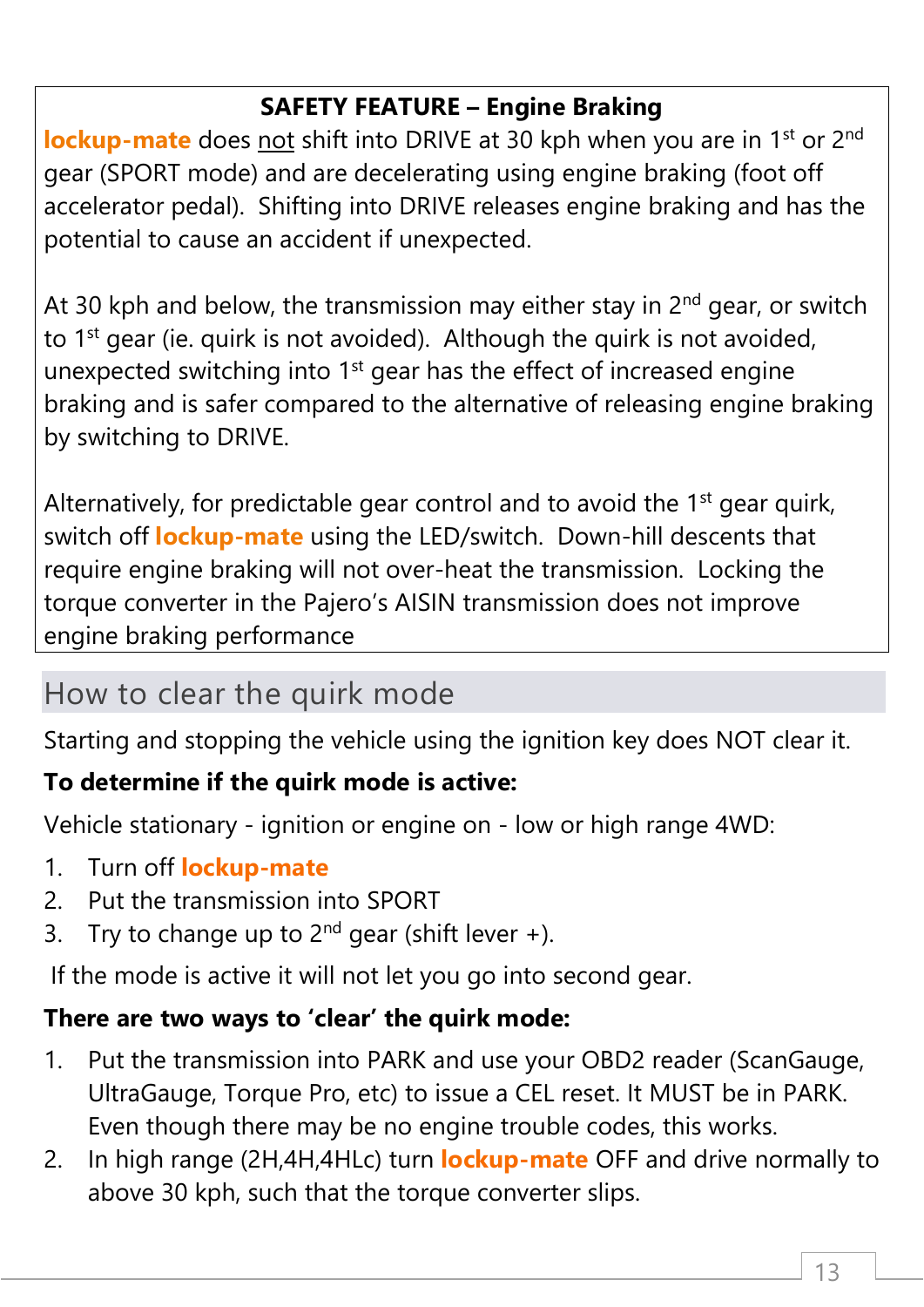# Driving in SPORT mode (2H, 4H, 4HLc)

If the feature is activated to avoid the quirk (default is ON), when the car is below 30 kph, the transmission is actually in DRIVE, and the green D is illuminated on the instrument cluster.

As the car accelerates above 30 kph, **lockup-mate** switches back to SPORT, and the gear number is displayed  $(1^{st}, 2^{nd}$  or  $3^{rd})$ . You're now back in the normal SPORT mode.

As you accelerate from stop, you don't need to manually shift gears until you're above 30 kph.

Shifting + and – when below 30 kph (ie. in DRIVE) has no effect.

In concept, it's like a hybrid DRIVE/SPORT mode

**lockup-mate** will only lock the torque converter clutch (TCC) when you're above 30 kph and in 'normal' SPORT mode.

It does not lockup the TCC when you're below 30 kph.

### Using 4LLc (low range 4WD)

This quirk is not caused when the 4LLc is used, however, you should clear it before using 4LLc.

When in 4LLc, if you've cleared the quirk mode, SPORT operates as you'd normally expect and TCC locks when in 2<sup>nd</sup> gear or above.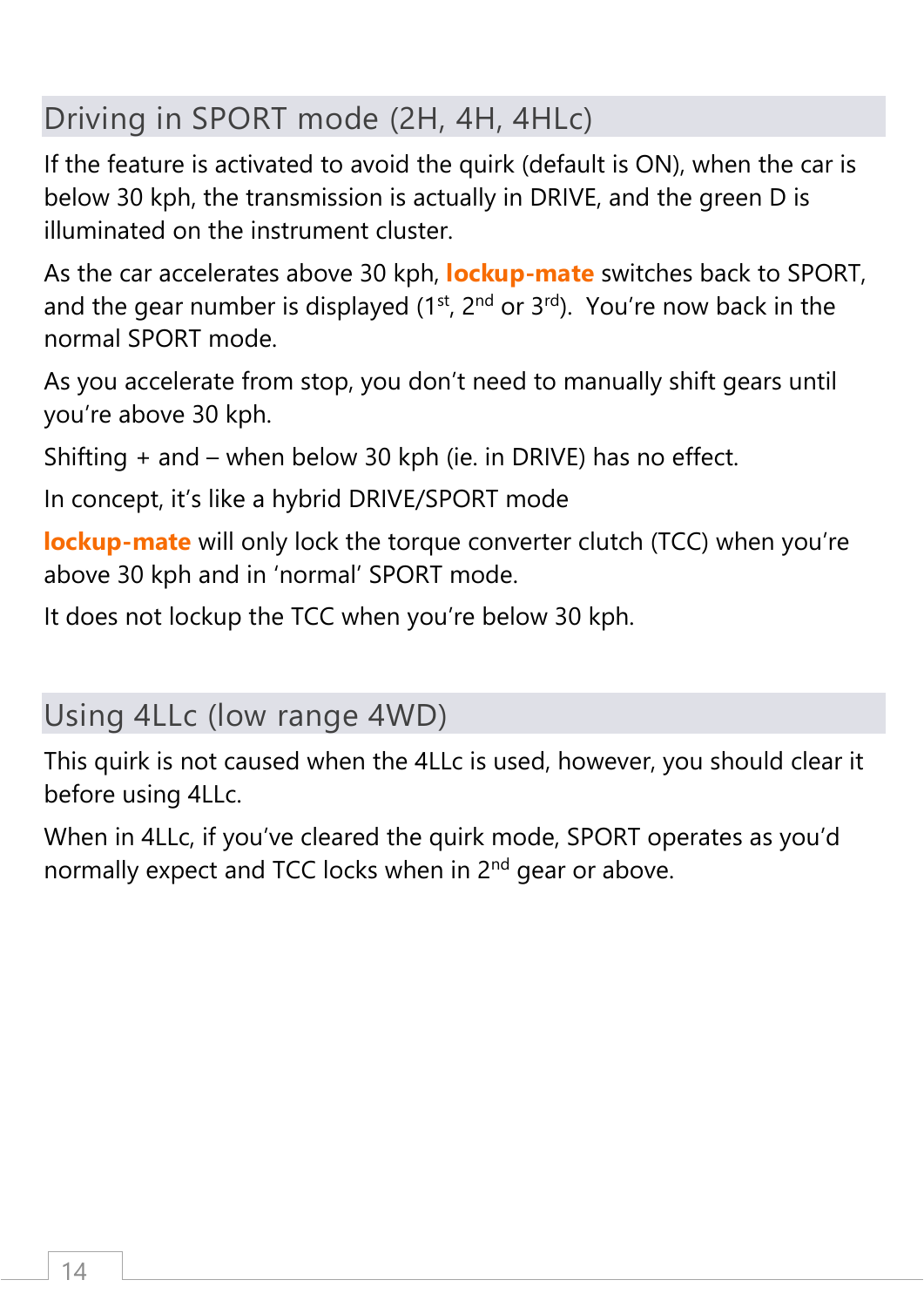#### **WARRANTY POLICY**

MM 4X4 is committed to providing quality products to you and this policy outlines our warranty against defective products manufactured by MM 4X4.

MM 4X4 warrants our manufactured products against defects in workmanship or materials for the Warranty Period. The warranty does not cover damage due to normal wear and tear (for example marks and scratches). This warranty is not applicable to products re-sold by MM 4X4. Warranties for these products are defined by the manufacturer.

MM 4X4 accepts no liability for damage to the vehicle as a result of product installation or use.

#### **Warranty Period**

MM 4X4 warrants MM 4X4 manufactured products for a period of 12 months commencing from the date of purchase.

#### **Warranty Entitlement**

To be entitled to claim a warranty claim, the customer must:

- 1. Fit the product according to the provided installations instructions;
- 2. Provide evidence of purchase;
- 3. Return the faulty product to MM 4X4 for assessment against the Warranty Entitlement Exclusions; and
- 4. Make a claim within the Warranty Period.

### **Warranty Entitlement Exclusions**

The Customer is not entitled to a warranty claim if:

- 1. The defect is the result of misuse, inappropriate use, incorrect installation, or installation into a vehicle not supported by the product; or
- 2. The product has been modified; or
- 3. The product housing has been opened; or
- 4. The product has been damaged.

### **Making a Warranty Claim**

To make a warranty claim:

- 1. Contact MM 4X4 (enquiries@mm4x4.com.au) to discuss the claim;
- 2. If directed by MM 4X4, return the product to the address provided by MM 4X4 (at the customer's expense) and ensure the product is accompanied with the following information:
	- a. A copy of the proof of purchase;
	- b. The return merchandise authorisation (RMA) number provided by MM 4X4;
	- c. The customer's name and contact details;
	- d. A return shipping address.

Upon receipt of the faulty product, MM 4X4 will assess the claim against the Warranty Entitlement and Exclusions.

For valid warranty claims, MM 4X4 will repair or replace the goods and ship them (free of charge) to the provided shipping address.

For warranty claims that are assessed as invalid, MM 4X4 will contact the customer to seek further direction, which may include:

- a. Reasons for denying the warranty claim;
- b. A quote to repair the fault product;
- c. Returning the faulty or repaired product to the provided shipping address (at the customer's expense);
- d. Agreement to dispose of the faulty product; or
- e. A quote to supply a replacement product.

### **Warranty Complaints and Enquiries**

Our goods come with guarantees that cannot be excluded under the Australian Consumer Law. You are entitled to a replacement or refund for a major failure and compensation for any other reasonably foreseeable loss or damage. You are also entitled to have the goods repaired or replaced if the goods fail to be of acceptable quality and the failure does not amount to a major failure.